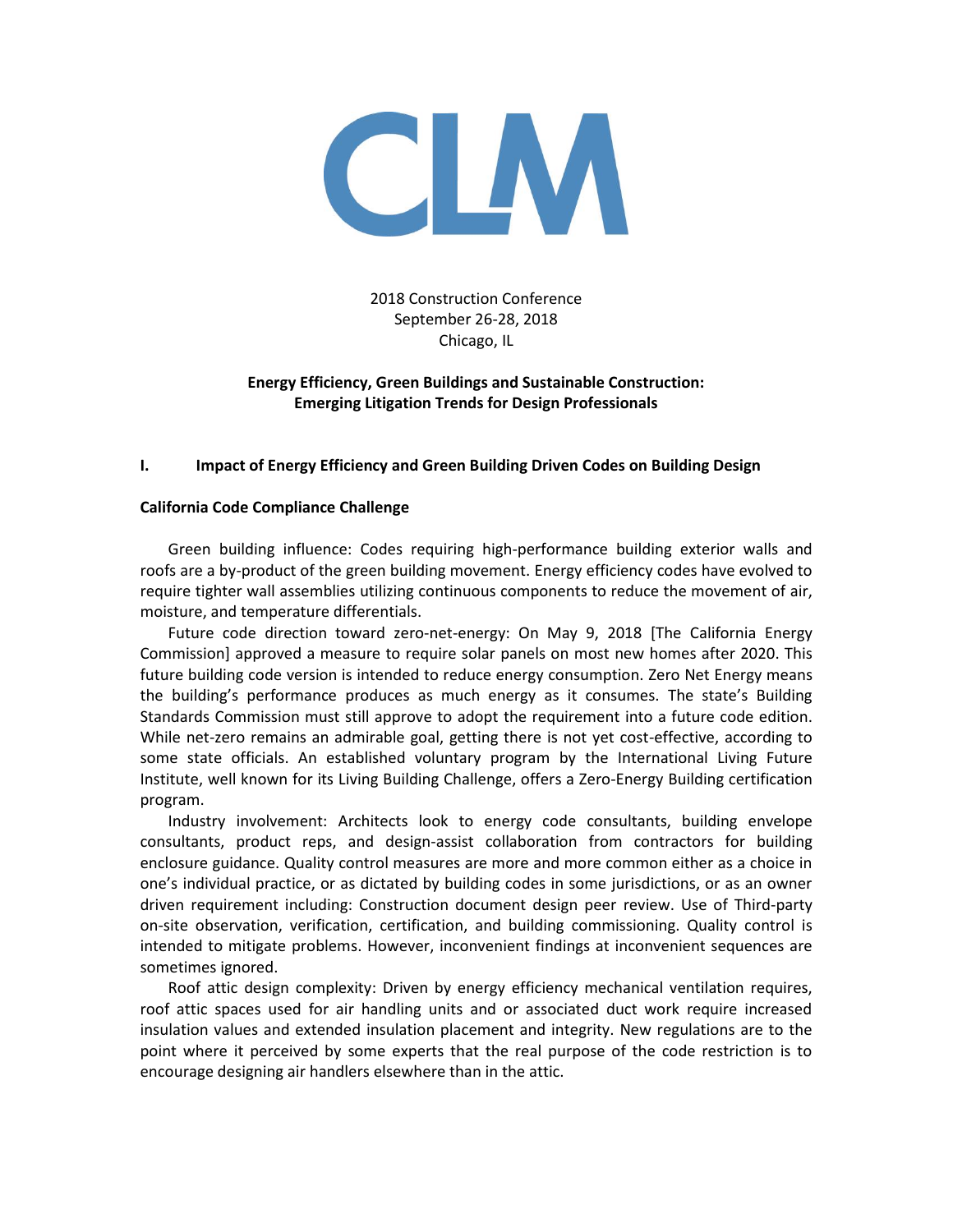Exterior wall design complexity: The requirement for continuous exterior insulation and air barriers has had an impact on the design and construction industry. Architects and contractors faced with the task of gathering and understanding related building science concepts and faced with new product choices that lack of appropriate in-use durations for validation, find themselves treading new territory.

#### **Green Building Industry Practices**

Green building product trends: During the last 10 years, energy efficiency driven code requirements have created a market for high-performance insulated building envelope products and design innovation. Some of these products and design systems lacked in-use compatibility, reliability, or durability data. Others had no known ASTM standard for testing or adaptability.

Design assist exploration for large complex projects: Contractors are at the forefront of new code-driven developments impacting building envelope systems. Contractors have hands-on experience with applying and assembling the complexity. They need to be vigilant about training, field-testing, and representing new manufactured products. As building complexity and design innovation expands, the contractors are invited more and more to collaborate early in the design process.

#### **Insurance and Legal Trends**

Coverage, Product liability, Contracts, and more recently design assist liability continue to evolve. Architects are pushing for the team contractors to share liability by insisting on Professional Liability Added Coverage for the Contractors.

The creation of the insurance wrap policy allowed condominium developers to retain their subcontractors who were otherwise unable to obtain insurance coverage. Unfortunately, when construction related claims against the developer arose, Developers found themselves unable to point to their subs for settlement coverage. Those outside the wrap (i.e. architects and engineers) became a much greater target for contributing insurance money toward settlement.

Case Study: Beacon Residential Community Association v Skidmore, Owings and Merrill, LLP (2014) 59 Cal.4th 568, 327 P.3d 850. Building users have always been part of the equation with LEED. Now they are part of the architect's duty of care because of this recent court. This 595 unit residential litigation case started with a window glazing solar heat gain allegation claiming uninhabitable dwellings. After court appeals and a change in focus, the court ruled that the architect's duty of care expanded beyond the traditional contractual relationship with the owner (developer) to the future homeowners.

#### **II. Managing the Risk of Energy Efficiency Design, Green Building Goals, and Construction Expectations**

#### **Understanding Stakeholders' Expectations**

Understanding stakeholders' expectations is prudent in managing risks. Having a clearly defined description of green building and energy efficiency goals as it pertains specifically to the project is advisable.

The building owner generally focuses on issues such as: Cost. Branding. Market value. Investment value. Performance. Durability. Zero-Net-Energy Achievement. Cost and Knowledge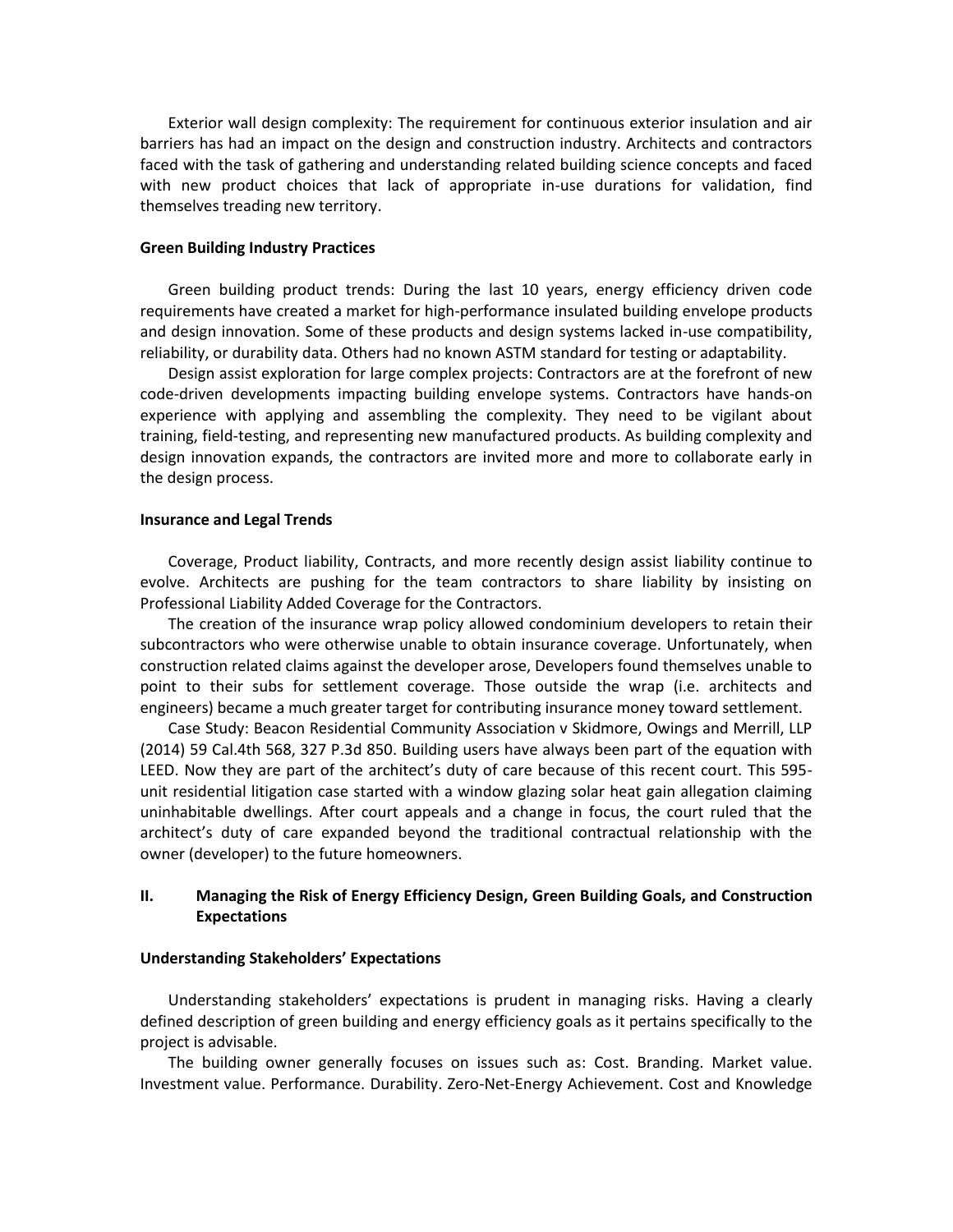of Maintaining and Operating a Complex Green Building. The building users care about: Comfort. Health. Employee Productivity.

The Design team, Legal team, and Insurance team. The principles and roles of these stakeholder groups with respect to green building design and construction can be summarized as follows:

- The Design and building team (U.S. Green Building Council three principles): People (Occupancy health), Planet (Environmental responsibility), Profit (Productivity. Value. Marketability. Utility efficiency. Maintenance and operation.)
- The Legal team. Members of this panel compiled three principles: Protection, Prudence, and Protocol. Protection through contracts, insurance, liens, internal policies and procedures. Prudence in using careful good judgment that allows someone to avoid risks. Protocol in the system of rules that explain the correct conduct and procedures to be followed in formal situations.
- The Insurance industry's green principles as a variation of the U.S. Green Building Council's version: People (Reasonable workmanship), Product (Appropriate building materials), Performance (Intended building function and usefulness in whole or in part).

# **Architects Duty of Care**

Sustainable design knowledge: Today, green building fundamentals are a general part of an architect's awareness in practice especially in jurisdictions that adopt green building codes. However, Zero-Net-Energy design practices involve concepts and strategies that go beyond standard energy codes. These tend to take a specialty level of awareness and stakeholder collaboration for large complex projects.

Use of Building Envelope Consultants for Complex Projects:

- Early involvement during design development phase is useful to mitigation the cost and out-of-sequence time to re-design. If early involvement is not anticipated during proposals with the building owner, consider contract provisions for out-of-sequence work.
- Exercise precautions when retaining separate building envelope consultants for abovegrade design and below-grade design.
- Confirm any cross-over conflicts. Before retaining your consultant, confirm any crossover conflicts between their responsibility for observing field tests under your agreement compared to whom the contractor plans to subcontract for conducting the field tests. Consider provisions and acknowledgement in the construction document project manual.

Use of Energy Consultants for Complex Projects:

- As energy codes get more and more strict energy consultants are being retained along with the architect for entitlement process services.
- In determining property potentials and seeking city council approvals for large projects, early involvement of energy modeling during schematics provides predictable and quantifiable data as guidance for maintaining the design development within the parameters of the approval requirements.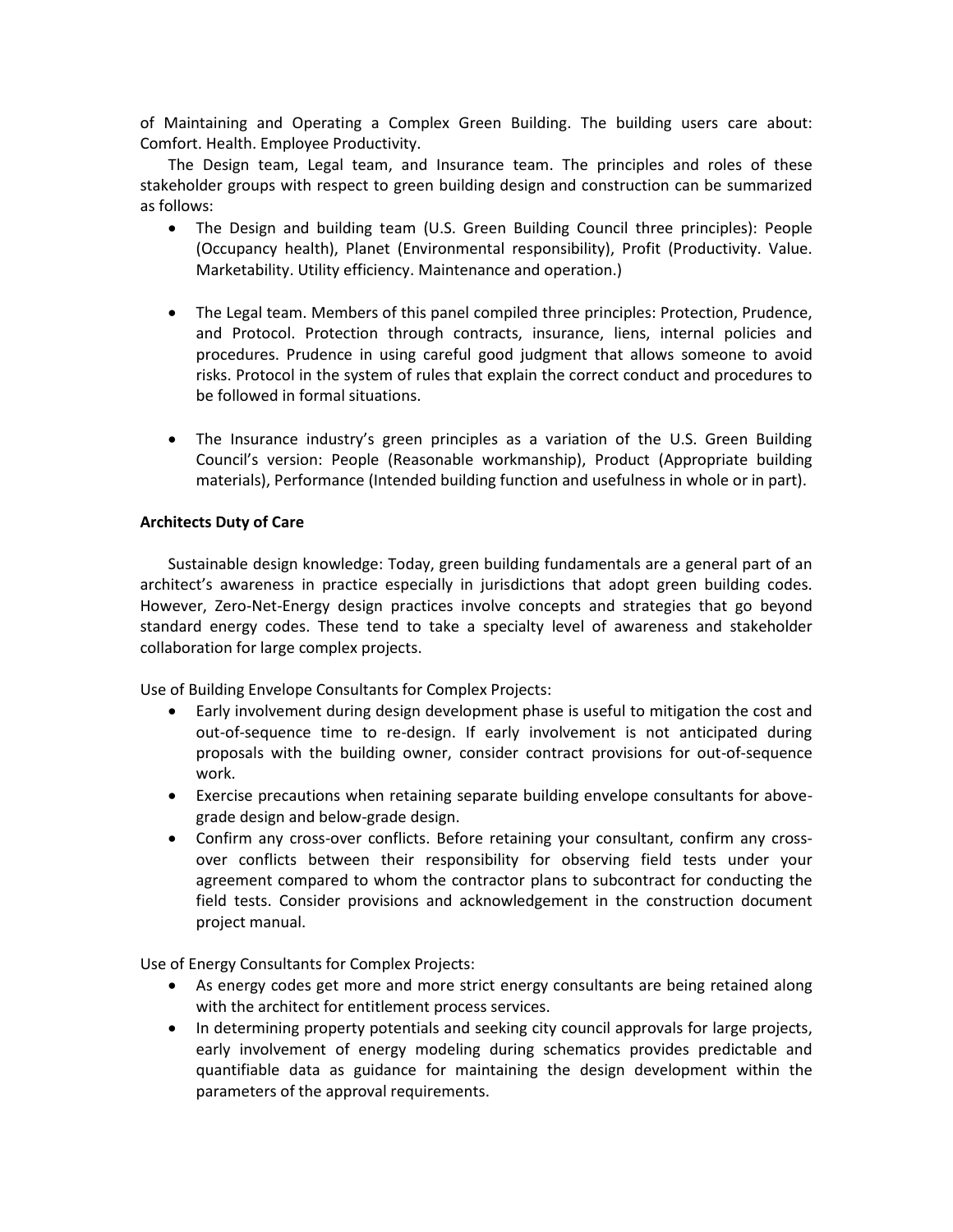- For basic services, if early involvement is not anticipated during proposals with the building owner, consider contract provisions for out-of-sequence work.
- Confirm the appropriate credentials and certificates of the consulting firm. Realize they are not governed under a licensing board in their state and do not stamp their work product. They practice under a different professional business code than architects. Understand the terms, conditions, and caveats in their proposals and work product.
- A competent mechanical engineer realizes the benefit of involving an energy consultant for energy modeling studies during schematic mechanical designs. Even though your engineer is skilled at calculating the appropriate system, the energy consultant's models can offer quantifiable alternatives and comparisons for complex architectural designs and mechanical designs.

### **Awareness of Red-Flag Conditions Related to Energy Efficiency Design**

Exterior wall system: Designing for continuous insulation, air barrier, water barrier, vapor barrier, rain-screens adds a whole new level of complexity.

- An increased amount of details is generally necessary to convey continuity of the assembly at the variety of transitions between planes and components.
- Variations in climate zones play a more critical role.
- Understanding the building science of air, vapor, and moisture movement through a wall.
- Solely relying on product manufacturer's published details is risky. Some published details are incorrect.
- The shift in focus to detailing continuous air barriers is changing the standard detailing of moisture barriers. The practice of having architectural plans peer reviewed by a thirdparty building envelope consultant or forensic consultant is prudent for architectural firms during this evolution of increased complexity. Potentially as knowledge and designed applications correlate with field success and confidence the need for a building envelope consultant may diminish.
- One scenario that has created confusion is the code-driven increased thickness of exterior foam insulation. Standard fasteners for cladding such as exterior plaster (stucco) are not sufficient in length to secure into the framing component. Awareness of maintaining thermal-bridging and sealed penetrations of the fasteners is critical in mitigating adverse temperature movement and water intrusion through the wall, especially for rain-screen design features. Rain-screens integrate an air space behind the building skin layer between the air/moisture barrier. This added space no longer allows for fasteners to simply cinch tight to a common moisture barrier sheet such a building paper and becomes a multiple source of air and water intrusion.

Mechanical system: For budgeting benefits and dynamic internal value engineering for large complex projects, avoid designing the preliminary mechanical system ahead of evaluating energy modeling scenarios. Energy consultants find it beneficial to the project team being engaged and running energy modeling scenarios during schematic design.

Pursuing Zero-Net-Energy: Part of the process in seeking Zero-Net-Energy certification for large complex projects, the building's energy use needs to be monitored, measured, and verified